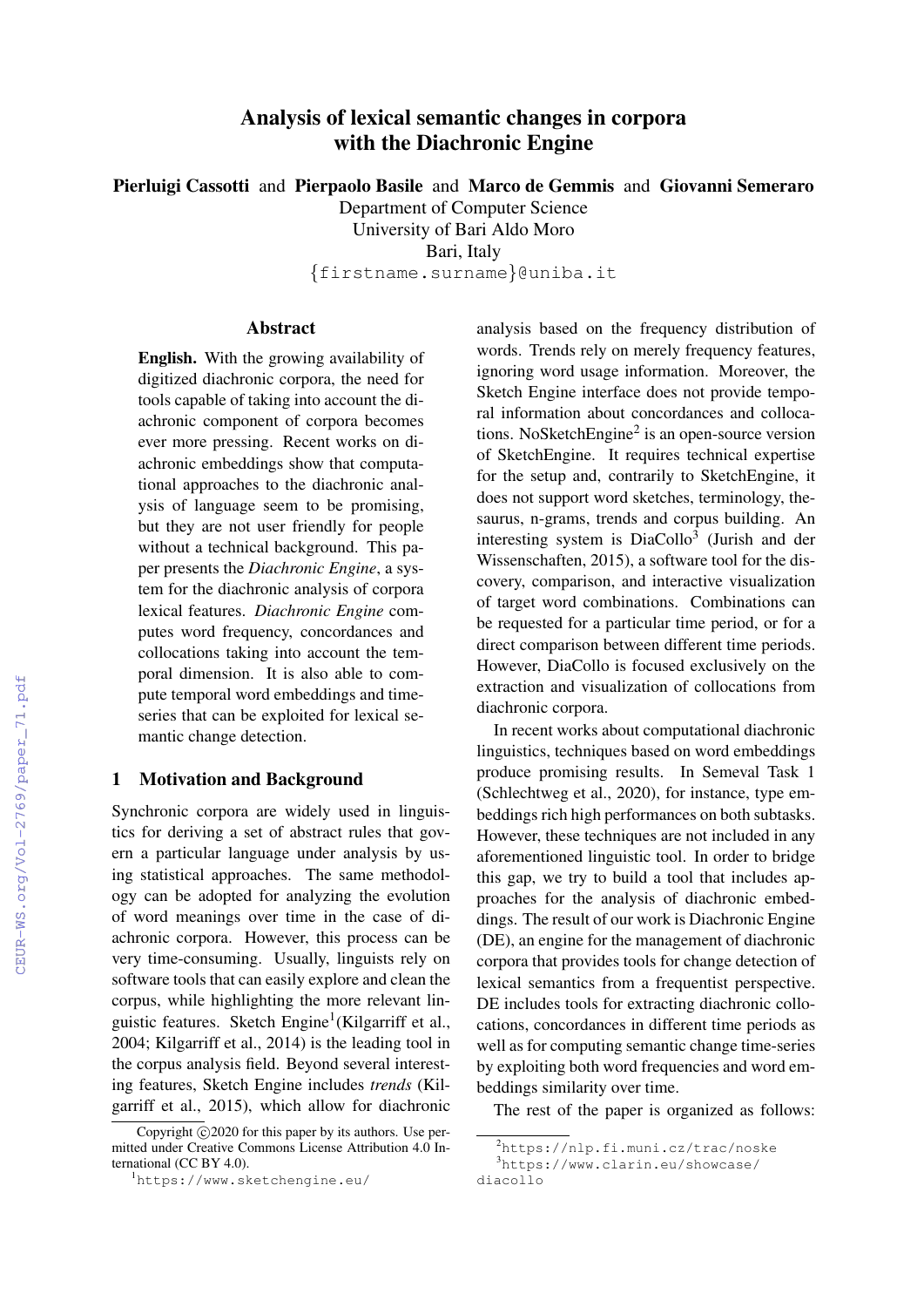

Figure 1: Diachronic Engine web interface.

Section 2 describes the technical details of DE, while Section 3 shows some use cases of our engine that encompass that address time-series. We also present the results of a preliminary evaluation about the system's usability in Section 4. Conclusions and future work close the paper.

# 2 Diachronic Engine

Diachronic Engine (DE) is a web application for lexical semantic change analysis in diachronic corpora. The DE pipeline needs diachronic corpora to compute statistics about the corpus. A diachronic corpus must include a temporal feature (e.g., year or timestamp of the publication date); DE exploits that feature to sort the documents.

We adopt the vertical format to represent word information, as specified for the IMS Corpus Workbench (CWB). In a vertical corpus, each word is in a new line. In each line, fields, called p-attributes, are separated by tabs. In DE the default p-attributes are word, lemma, PoS tag and syntactic dependency. Non-recursive XML tags (s-attributes) on a separate line can be used for representing sentences, paragraphs and documents.

Corpora can be served in vertical format<sup>4</sup> or in plain-text mode; in the latter case, the plain-text is transformed in vertical format using the Spacy UDPipe<sup>5</sup> (Straka, 2018) tool, which splits plaintext into sentences and then predicts the PoStag, the lemma and the syntactic dependency for each token. UDPipe is a dependency parser that provides models for several languages. Models are built by using the Universal Dependencies <sup>6</sup> datasets as training data. Input files' names must contain the temporal tag of the period to which they refer. DE automatically detects temporal patterns in the name of the files. In particular, the last sequence of numbers in the file name is used to sort the documents.

Corpora are stored and managed by the CWB, a tool for the manipulation of large, linguistically annotated corpora. In particular, DE relies on the Corpus Query Processor (CQP) (Christ et al., 1999), a specialized search engine for linguistic research.

For building temporal word embeddings, DE exploits Temporal Random Indexing (TRI) (Basile et al., 2014; Basile et al., 2016) that computes a word vector for each time period by summing shared random vectors over all the periods. TRI is able to produce aligned word embeddings in a single step and it is based on Random Indexing (Sahlgren, 2005), where a word vector (word embedding)  $sv_j^{T_k}$  for the word  $w_j$  at time  $T_k$  is the sum of random vectors  $r_i$  assigned to the cooccurring words taking into account only documents  $d_l \in T_k$ . Co-occurring words are defined as the set of  $m$  words that precede and follow the word  $w_i$ . Random vectors are vectors initialized randomly and shared across all time slices so that word spaces are comparable.

Future versions will include other approaches, such as Procustes (Hamilton et al., 2016), Dynamic Word Embeddings (Yao et al., 2018), Dynamic Bernoulli Embeddings (Rudolph and Blei, 2018) and Temporal Referencing (Dubossarsky et al., 2019).

The DE architecture is based on the clientserver paradigm. The back-end of DE has been developed with Flask, a web framework written in Python. Concordances are retrieved by CQP, that indexes the corpus as soon as it is uploaded to the server, while collocations and frequencies are computed in Python. The back-end provides a set of services by a REST API where the input/output is based on JSON messages.

The back-end consists of three macro components: User Handler, Corpus Handler and Diachronic Operations. The User Handler manages registered users information such as username and passwords. Admitted operations on users are creation, read, update and delete. The Corpus Handler Component manages corpora information such as name, language, the list of fields in the vertical files, corpus visibility. Moreover, it deals with corpora types: each corpus has a label indicating if it is synchronic or diachronic. For di-

<sup>4</sup>https://www.sketchengine.eu/my\_

keywords/vertical/

<sup>5</sup>https://pypi.org/project/

spacy-udpipe/

<sup>6</sup>http://universaldependencies.org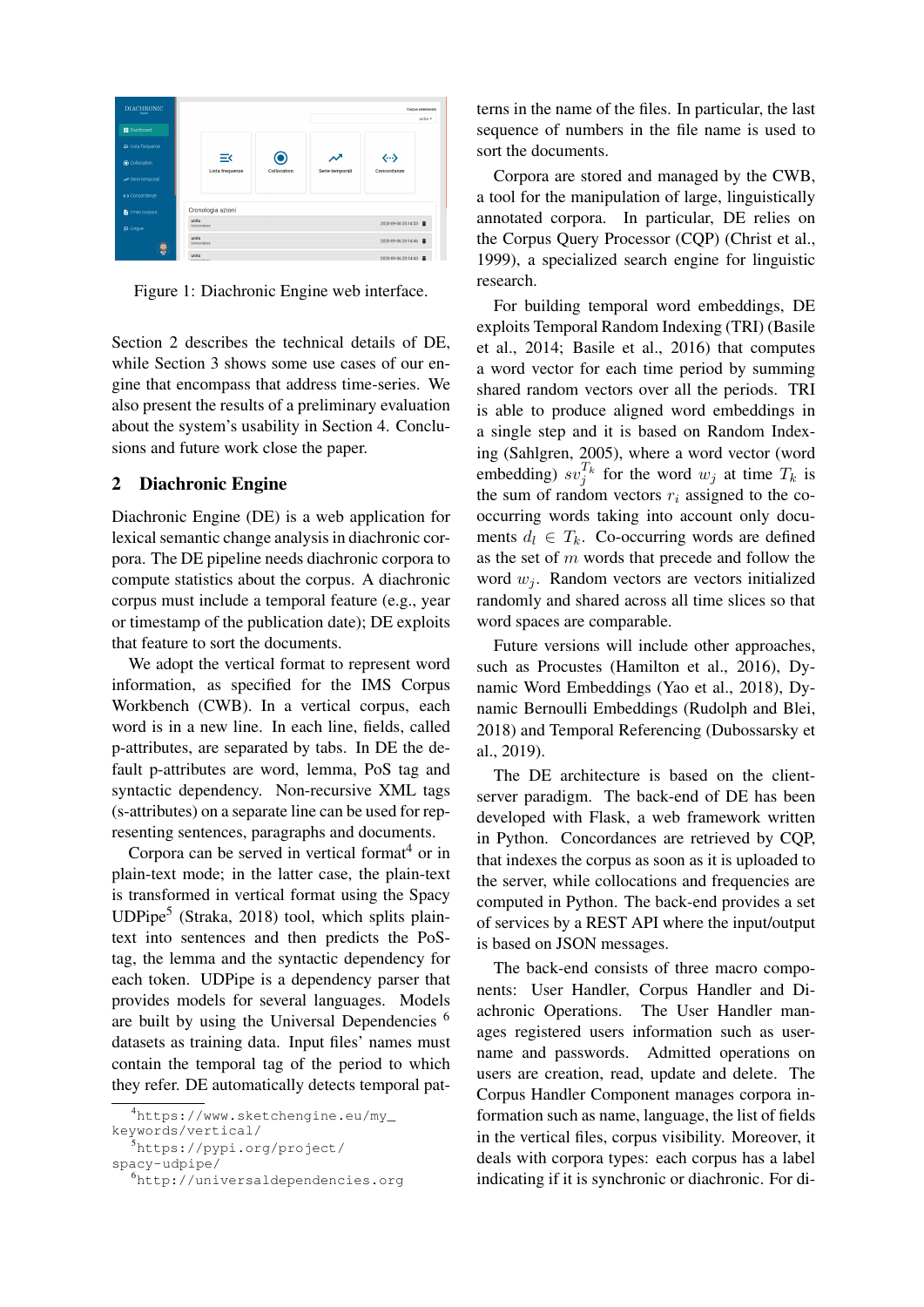achronic corpora also the temporal range is stored. Operations admitted on corpora are: creation, update, delete, search and read. The Diachronic Operations component shows frequency lists, collocations of words, time-series, change-points and concordances. This component relies on CWB that indexes vertical files.

The Diachronic Operations component architecture is sketched in Figure 2.

The front-end of DE has been developed with JHipster<sup>7</sup>, using Spring<sup>8</sup> for server-side applications and Angular for client-side applications. The front-end communicates with the back-end by the means of the REST API.

The front-end design is inspired by the Google's Material Design and the Sketch Engine interface. The user interface provides multilingual support in Italian and English, but we plan to extend it to other languages.

This architecture allows the independence between the back-end and the front-end, in this way is possible to develop a different front-end or connect the front-end to a different implementation of the back-end. The only constraint is the REST API interface.

A screenshot of the DE homepage is provided in Figure 1. The homepage provides an easy access to all corpora owned by the logged user with links to available tools. The front-end provides also tools for creating and managing users and corpora. In particular, it is possible to define different grant permissions for each corpus.

The tool is distributed as open-source software under the GNU v3 license<sup>9</sup>.



Figure 2: Diachronic Engine corpora manager.

# Diachronic-Engine

### 2.1 DE tools

DE provides a set of tools for managing and querying diachronic corpora. The core of the backend is based on the IMS Open Corpus Workbench  $(CWB)^{10}$ , which allows querying the indexed corpora by using the powerful CQP. Other tools have been integrated to facilitate the analysis of a diachronic corpus:

- Word frequency Many works show a correlation between lexical semantic change and frequency differences between time periods. Google Ngram Viewer (Michel et al., 2011) uses n-grams frequencies over time to show the change in the semantics of n-grams. SketchEngine exposes the Trends tool, which uses a linear regression of frequencies to predict words that appear to be changed. In DE, queries can be filtered by part-of-speech, as well as by time periods. We use normalized frequencies, that can be filtered by time period.
- Collocations Collocations have shown to be an effective tool in diachronic analysis (Basile et al., 2019). A collocation is a sequence of words that occurs more often than would be expected. In order to compute the collocation strength we use the  $logDice$  (Rychl $\dot{y}$ , 2008):

$$
log \frac{2f_{xy}}{f_x + f_y}
$$

logDice takes into account the frequency of the word  $f_x$ , of the collocate  $f_y$  and the frequency of the whole collocation  $f_{xy}$ . Collocation results can be grouped by the PoS tag.

- Concordances Concordances offer a way to find "the evidence" directly in the text by exploiting the context. The Concordances tool lists instances of a word with its immediate left and right context and the period the collocation belongs to. An example of concordances from "L'Unita" (Basile et al., 2020), is shown ` in Figure 3.
- **Time-series** A time-series  $\Gamma(w)$  of a word w is an ordered sequence of cosine similarities between the word vector at time  $k(v_w^k)$  and the previous one at time  $k - 1$   $(v_w^{k-1})$ :

$$
\Gamma(w)_k = \frac{v_w^k \cdot v_w^{k-1}}{|v_w^k| |v_w^{k-1}|}
$$

 $^7$ https://www.jhipster.tech/

<sup>8</sup>https://spring.io/

<sup>9</sup>https://github.com/swapUniba/

<sup>10</sup>http://cwb.sourceforge.net/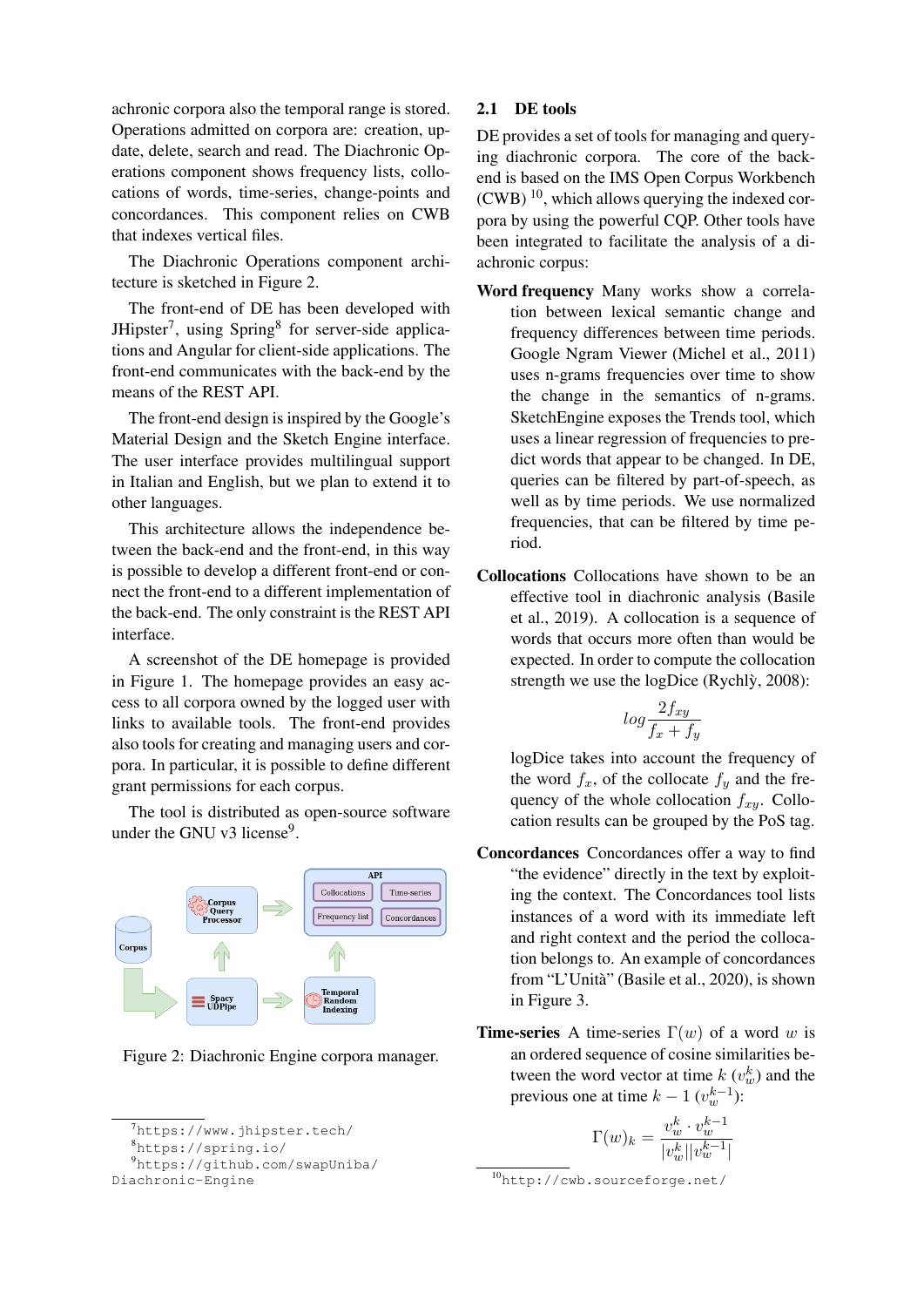| #              | <b>Source</b> | <b>Date</b> | <b>Left context</b>           | <b>KWIC</b> | <b>Right context</b>             | <b>Copy</b>    |
|----------------|---------------|-------------|-------------------------------|-------------|----------------------------------|----------------|
| $\mathbf{1}$   | unita         | 1948-01-01  | Forze Aeree Israelite L aereo | pilotato    | da ufficiali ebrei era diretto   | $\blacksquare$ |
| $\overline{2}$ | unita         | 1951-01-01  | casa, su tm aereo             | pilotato    | da lo stesso comandante e        | $\blacksquare$ |
| 3              | unita         | 1951-01-01  | I apparecchio, che era        | pilotato    | da il tenente Augusto Sb^rtoli   | G              |
| #              | <b>Source</b> | <b>Date</b> | <b>Left context</b>           | <b>KWIC</b> | <b>Right context</b>             | Copy           |
|                |               |             |                               |             |                                  |                |
| 581            | unita         | 2008-01-01  | . Il presidente che ha        | pilotato    | gli Usaversodue conflitti da gli | $\blacksquare$ |
| 582            | unita         | 2009-01-01  | aveva parlato di « incidente  | pilotato    | e programmato », a               | $\blacksquare$ |

Figure 3: DE shows the KWIC (Keyword in the context) "pilotato", shifted from meaning *driven* to meaning *manipulated*.

Diachronic Engine relies on word vectors computed by Temporal Random Indexing, but it is possible to integrate other approaches. In order to detect change points, we use the Mean Shift algorithm (Taylor, 2000). According to this model, we define a mean shift of a general time series Γ pivoted at time period  $i$  as:

$$
K(\Gamma) = \frac{1}{l-j} \sum_{k=j+1}^{l} \Gamma_k - \frac{1}{j} \sum_{k=1}^{j} \Gamma_k \quad (1)
$$

In order to understand if a mean shift is statistically significant at time  $j$ , a bootstrapping (Efron and Tibshirani, 1994) approach under the null hypothesis that there is no change in the mean is adopted. In particular, statistical significance is computed by first constructing B bootstrap samples by permuting  $\Gamma(t_i)$ . Second, for each bootstrap sample P,  $K(P)$  is calculated to provide its corresponding bootstrap statistic and statistical significance (pvalue) of observing the mean shift at time  $i$  compared to the null distribution. Finally, we estimate the change point by considering the time point  $j$  with the minimum p-value score. The output of this process is a ranking of words that potentially have changed meaning. Time-series is able to compare multiple words at the same time and allows to filter words by time period.

# 3 Use cases

In this section, we describe two use cases concerning both historical and computational linguistics. DE is an extension of existing tools for synchronic corpora. It shares many of the use cases already available on those tools, such as applications in lexicography, terminology and linguistics.



Figure 4: DE shows time-series of the word "terrorismo".

# 3.1 Event detection through time-series

Lexical semantic changes can reveal aspects of real-world events, such us global armed conflicts (Kutuzov et al., 2017). DE provides several tools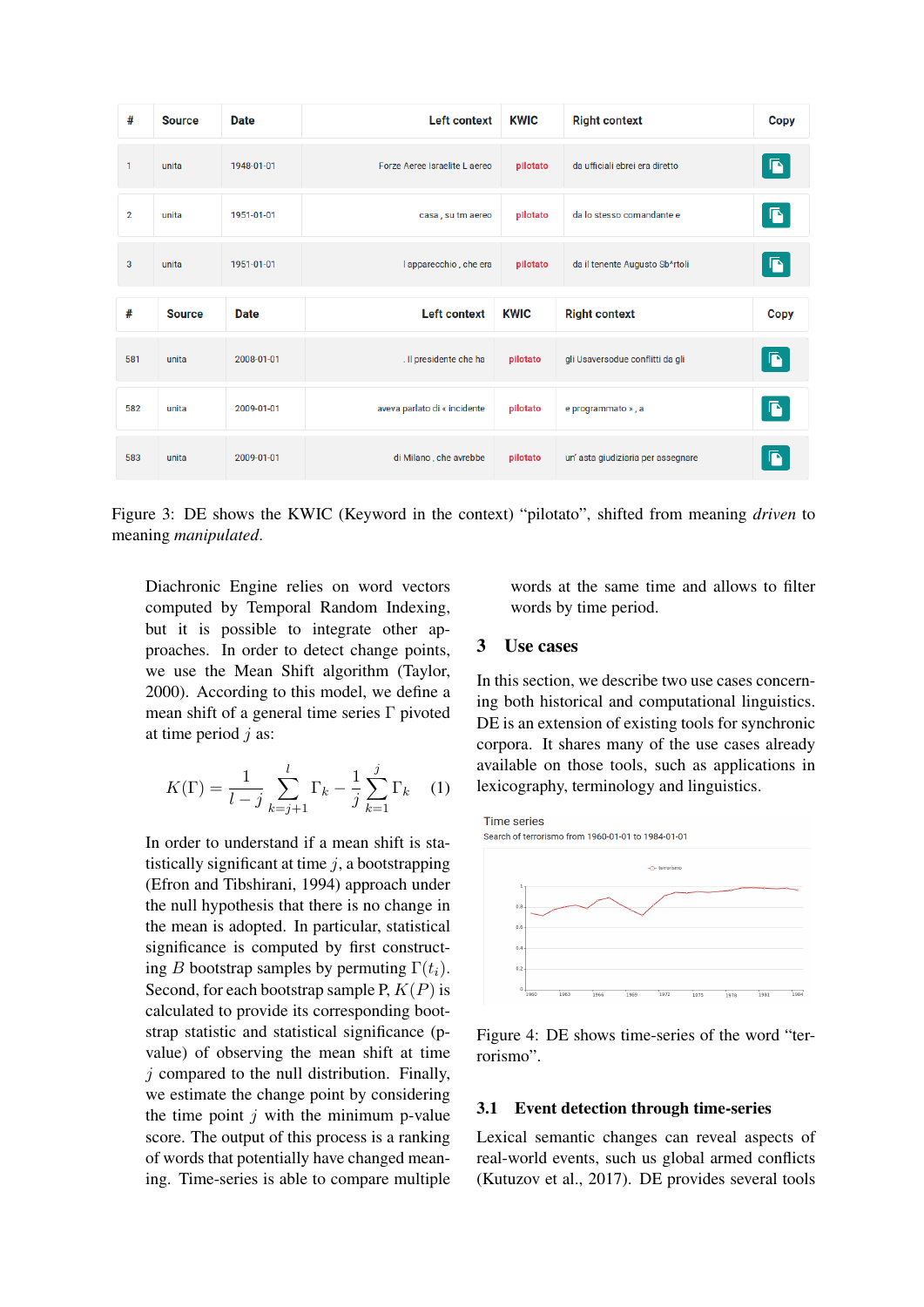to help events detection through time-series:

- the comparison of two time-series for highlighting potential correlations between lexical-semantic changes
- the plot of the time-series of cosine similarity between two word vectors over time, showing how the relatedness between two words changes over time
- the detected change points can bring out hidden information

In Figure 4, the time-series of "terrorismo" (*terrorism*) is shown. The time-series appears to be influenced by real-world events happening in Italy. In particular, we can observe a decrease in similarity starting in 1968 and culminating in 1970 during a crucial moment in Italy: "Anni di piombo" (*Years of Lead*), years marked by terrorism and violent clashes carried out by political activists.

#### 3.2 Annotation of semantic shifts

The manual annotation of lexical-semantic shifts can be very expensive. Although robust frameworks (Schlechtweg et al., 2018) for the annotations already exist and are successfully used in evaluation tasks (Schlechtweg et al., 2020), no tools for facilitating the annotation are available yet.

DE can provide useful tools for the annotation of semantic shifts:

- 1. Frequencies over time can be preliminary exploited to filter words that have good coverage in the years under analysis;
- 2. Change points in time-series offer an overall and intuitive idea of the potential semantic shifts;
- 3. Diachronic concordances and collocations can support the identification of the type of change (Blank, 2012), such as when a word gains or loses a meaning.

## 4 Evaluation

We place a particular focus on the usability of our tool by giving a satisfactory experience. To understand the strength and weakness of the user interface, we conduct a preliminary usability test, according to the eGLU protocol (Simone et al., 2015). We use 21 participants. As a first step

of the evaluation, we want to test the system's usability by measuring the task success rate: the ratio of users able to accomplish a set of predefined tasks. We ask participants to perform four tasks and we compute the average task success over all the 21 participants. During the evaluation, all participants complete their tasks without difficulties except for the showing frequency list task, where they had some problems with the corpus selection. We have already fixed this issue: the user is warned to choose a corpus from those available if no corpus is selected.

Results of the evaluation are reported in Table 1.

| <b>Task</b>       | Avg. task success |  |
|-------------------|-------------------|--|
| User registration |                   |  |
| Login and show    |                   |  |
| user information  |                   |  |
| Add a corpus      |                   |  |
| Show frequency    | .8095             |  |
| list              |                   |  |
| Overall           | .9523             |  |

Table 1: Results of the usability evaluation.

Moreover, we designed and dispensed a questionnaire for measuring user satisfaction. The questionnaire is composed of ten questions about the usability and the design of DE with a Likert scale of five values. The questionnaire results return an average score of 84.05/100. The system appear likeable to use.

#### 5 Conclusions

In this paper, we present the Diachronic Engine, a tool for the analysis of lexical semantic change. DE integrates and extends current tools for corpus analysis enabling the study of corpus diachronic features. DE includes tools not included in other systems, such as time-series and change points detection based on diachronic word embeddings.

As future work, we plan to provide pre-loaded corpora such as Google Ngram, Diacoris (Onelli et al., 2006) and the integration of other approaches for computing diachronic word embeddings. Moreover, we plan to add a tool for the annotation of lexical-semantic shifts inspired by DUREL (Schlechtweg et al., 2018).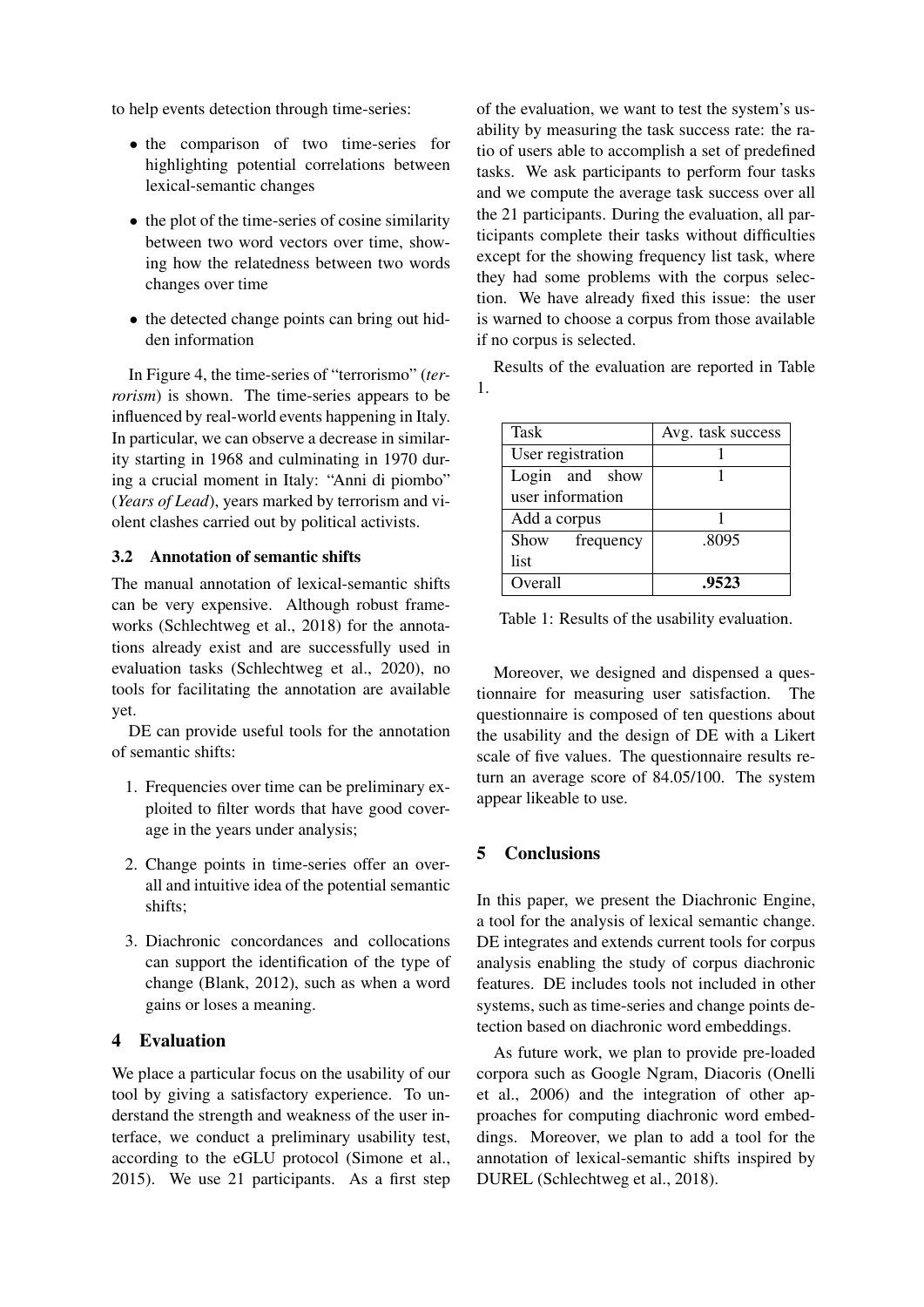#### Acknowledgments

The authors would like to thank Dr. Ferrante and Dr. Lopatriello for supporting the preliminary development of the Diachronic Engine (Ferrante, 2019; Lopatriello, 2020). This research has been partially funded by ADISU Puglia under the postgraduate programme "Emotional city: a locationaware sentiment analysis platform for mining citizen opinions and monitoring the perception of quality of life".

#### References

- Pierpaolo Basile, Annalina Caputo, and Giovanni Semeraro. 2014. Analysing word meaning over time by exploiting temporal random indexing. In *First Italian Conference on Computational Linguistics CLiC-it (CLiC-it 2014)*. CEUR.org.
- Pierpaolo Basile, Annalina Caputo, Roberta Luisi, and Giovanni Semeraro. 2016. Diachronic analysis of the Italian language exploiting google ngram. In *Proceedings of the Third Italian Conference on Computational Linguistics (CLiC-it 2016)*, page 56. CEUR.org.
- Pierpaolo Basile, Giovanni Semeraro, and Annalina Caputo. 2019. Kronos-it: a dataset for the Italian semantic change detection task. In *Proceedings of the 6th Italian Conference on Computational Linguistics (CLiC-it 2019)*. CEUR.org.
- Pierpaolo Basile, Annalina Caputo, Tommaso Caselli, Pierluigi Cassotti, and Rossella Varvara. 2020. A diachronic Italian corpus based on "L'Unita". In ` *Proceedings of the 7th Italian Conference on Computational Linguistics (CLiC-it 2020)*. CEUR.org.
- Andreas Blank. 2012. *Prinzipien des lexikalischen Bedeutungswandels am Beispiel der romanischen Sprachen*, volume 285. Walter de Gruyter.
- Oliver Christ, Bruno M Schulze, Anja Hofmann, and Esther Koenig. 1999. The ims corpus workbench: Corpus query processor (cqp): User's manual. *University of Stuttgart*, 8.
- Haim Dubossarsky, Simon Hengchen, Nina Tahmasebi, and Dominik Schlechtweg. 2019. Time-Out: Temporal Referencing for Robust Modeling of Lexical Semantic Change. In *57th Annual Meeting of the Association for Computational Linguistics*, pages 457–470. Association for Computational Linguistics (ACL).
- Bradley Efron and RJ Tibshirani. 1994. *An Introduction to the Bootstrap*. CRC Press.
- Francesco Ferrante. 2019. Diachronic-engine: Un tool per la gestione dei corpora diacronici. B.Sc. degree Thesis in Metodi per il Ritrovamento dell'Informazione.
- William L. Hamilton, Jure Leskovec, and Dan Jurafsky. 2016. Diachronie word embeddings reveal statistical laws of semantic change. In *54th Annual Meeting of the Association for Computational Linguistics, ACL 2016 - Long Papers*, volume 3, pages 1489–1501.
- Bryan Jurish and Berlin-Brandenburgische Akademie der Wissenschaften. 2015. Diacollo: On the trail of diachronic collocations. In *Proceedings of the CLARIN Annual Conference*, pages 28–31.
- Adam Kilgarriff, Pavel Rychly, Pavel Smrz, and David Tugwell. 2004. Itri-04-08 the sketch engine. *Information Technology*, 105:116.
- Adam Kilgarriff, Vít Baisa, Jan Bušta, Miloš Jakubíček, Vojtěch Kovář, Jan Michelfeit, Pavel Rychlỳ, and Vít Suchomel. 2014. The sketch engine: ten years on. *Lexicography*, 1(1):7–36.
- Adam Kilgarriff, Ondřej Herman, Jan Bušta, Vojtěch Kovář, et al. 2015. Diacran: a framework for diachronic analysis.
- Andrey Kutuzov, Erik Velldal, and Lilja Øvrelid. 2017. Tracing armed conflicts with diachronic word embedding models. In *Proceedings of the Events and Stories in the News Workshop*, pages 31–36.
- Gabriele Lopatriello. 2020. Diachronic engine: A tool for the management of diachronic corpora. Master Thesis in Intelligent Information Access and Natural Language Processing.
- Jean-Baptiste Michel, Yuan Kui Shen, Aviva Presser Aiden, Adrian Veres, Matthew K Gray, Joseph P Pickett, Dale Hoiberg, Dan Clancy, Peter Norvig, Jon Orwant, et al. 2011. Quantitative analysis of culture using millions of digitized books. *science*, 331(6014):176–182.
- Corinna Onelli, Domenico Proietti, Corrado Seidenari, and Fabio Tamburini. 2006. The diacoris project: a diachronic corpus of written Italian. In *Proceedings of the Fifth International Conference on Language Resources and Evaluation (LREC 2006)*, pages 1212–1215.
- Maja Rudolph and David Blei. 2018. Dynamic embeddings for language evolution. In *Proceedings of the 2018 World Wide Web Conference*, pages 1003– 1011.
- Pavel Rychly. 2008. A lexicographer-friendly association score. *RASLAN 2008 Recent Advances in Slavonic Natural Language Processing*, page 6.
- Magnus Sahlgren. 2005. An introduction to random indexing. In *Methods and applications of semantic indexing workshop at the 7th international conference on terminology and knowledge engineering*.
- Dominik Schlechtweg, Sabine Schulte im Walde, and Stefanie Eckmann. 2018. Diachronic usage relatedness (durel): A framework for the annotation of